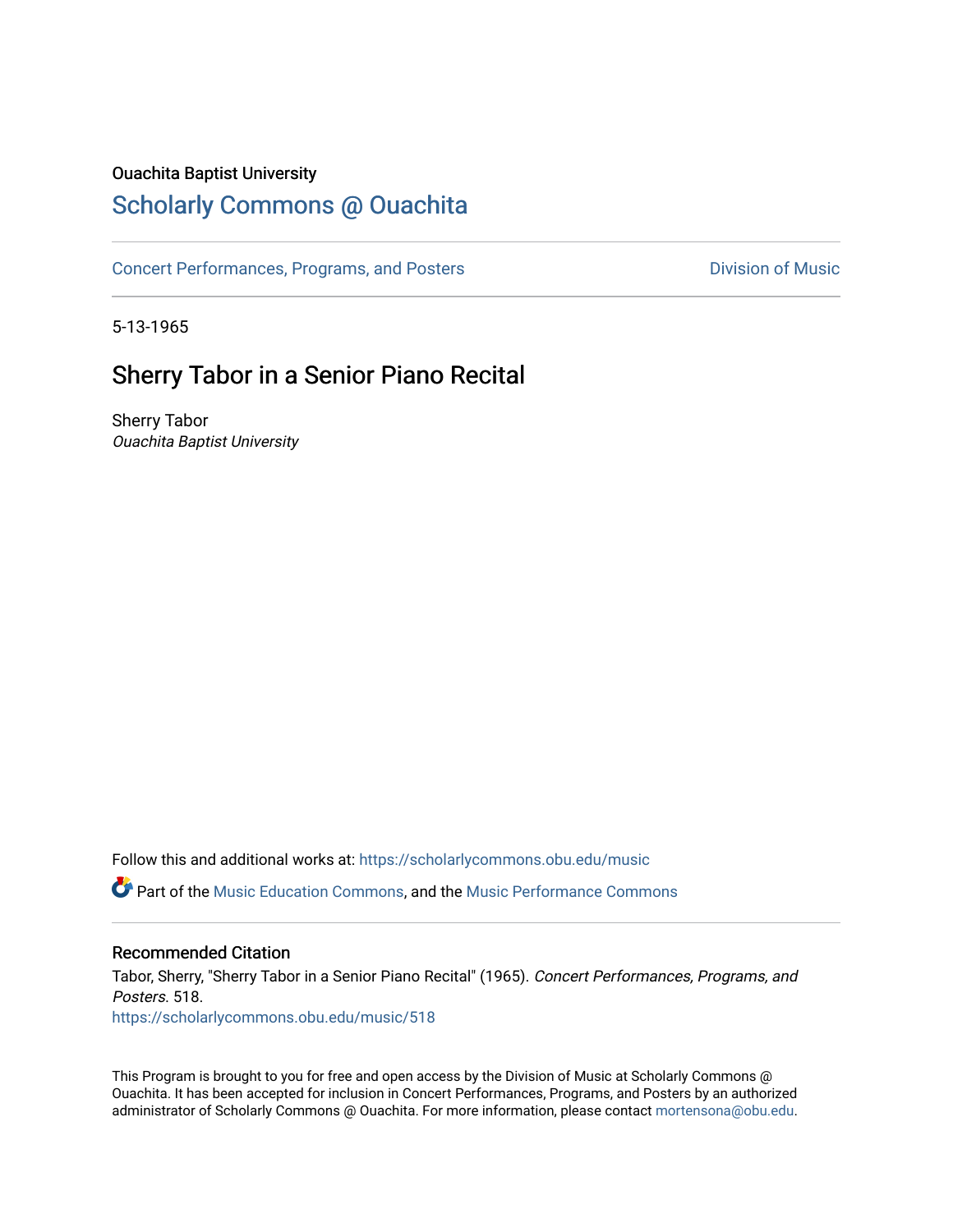## Ouachita Baptist University *Division of Fine Arts*

presents

SHERRY TABOR

Pianist

Pupil of Virginia Queen

in

SENIOR RECITAL

May 13, 1965 Mitchell Auditorium 8:00 P.M.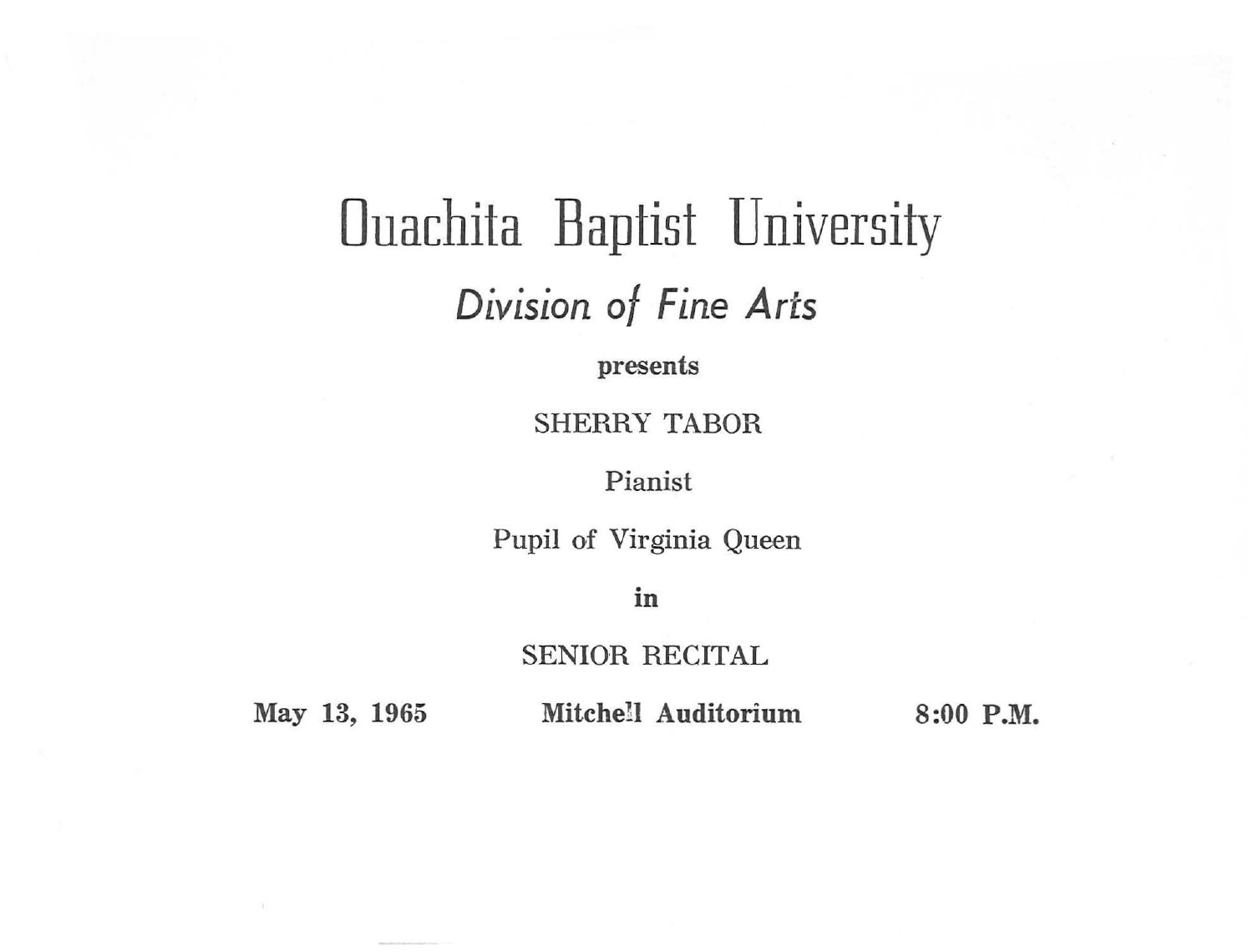#### **PROGRAM**

Allegro Siciliano Rondo in b minor Presto in c minor

Holberg Suite, Op. 40 Prelude Sarabande Rigaudon

C. P. E. Bach C. P. E .Bach C. P. E. Bach Edvard Grieg

# ......

Intermezzo, Op. 118, No. 1<br>
Intermezzo, Op. 118, No. 2<br> **1** *Johannes Brahms* Intermezzo,  $O_p$ . 118, No. 2

Three Little Dances, Op. 85 Ernst Toch<br>
L. To Clara<br>
L. To Hans I. To Clara III. To both, on their wedding day

#### ••••••

Concerto, B flat Major, Op. 19, No. 2 Allegro con brio

L. Van Beethoven

(Orchestral parts played by Miss Queen)